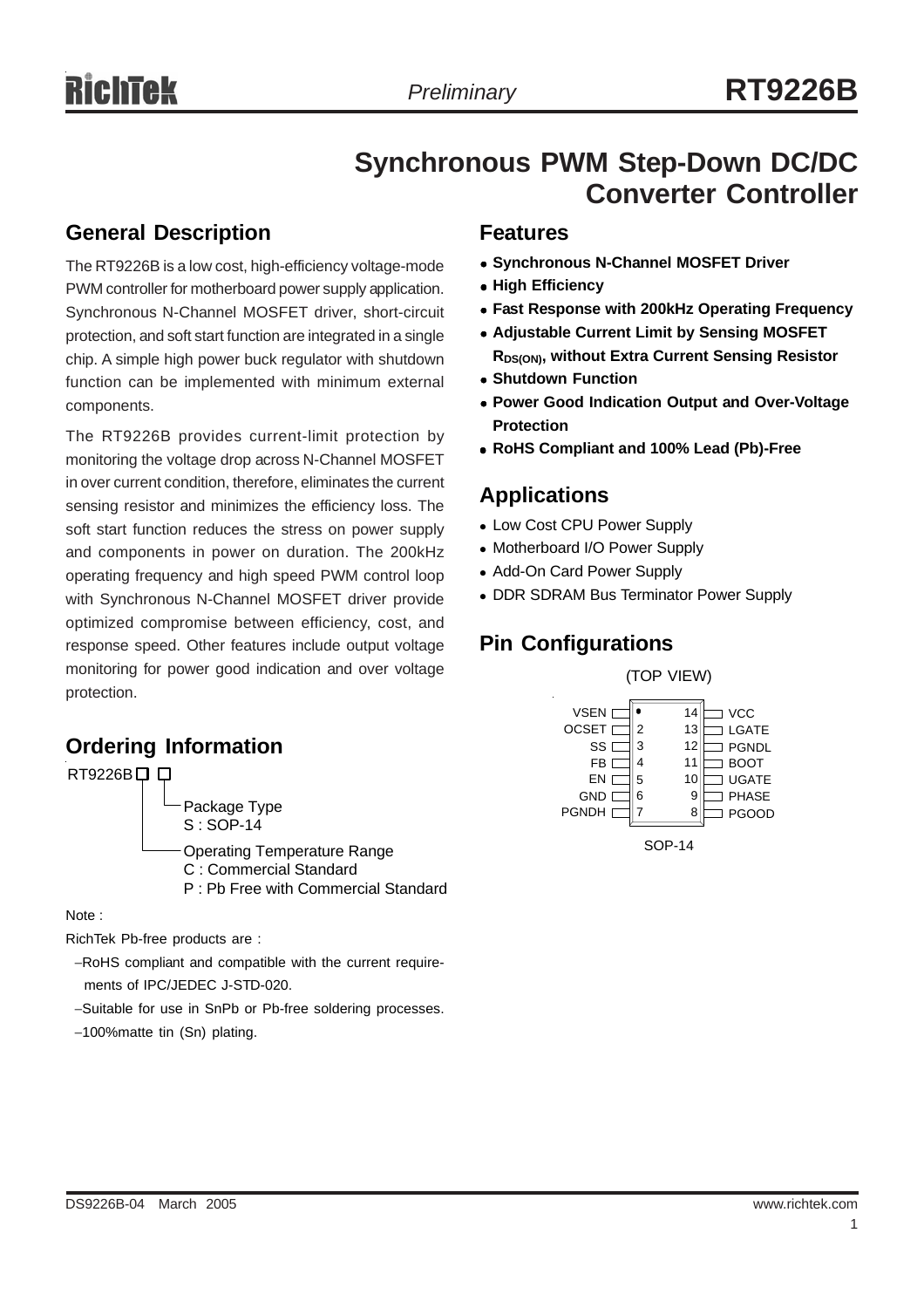# **Typical Application Circuit**



C4, C5: Each 1000µF 6.3WV DC, Sanyo MV-GX or Equivalent.

- L1: Core: Micrometals T50-52; Winding: 5 turns of 18 AWG.
- L2: Core: Micrometals T60-52; Winding: 14 turns of 17 AWG.

Q1, Q2: PHB83N03LT, PHB95N03LT



### **Function Block Diagram**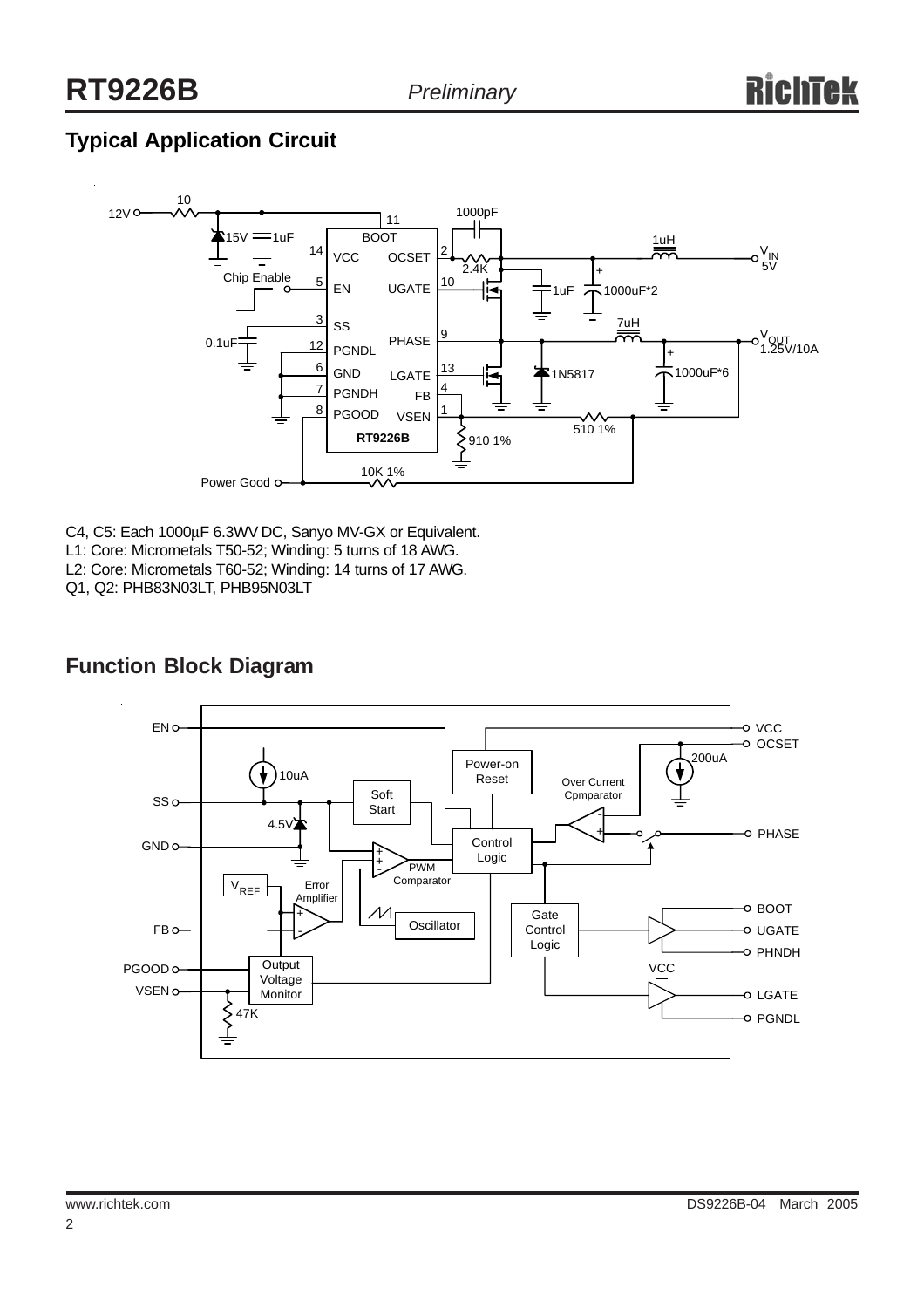# **Functional Pin Description**

| Pin No.         | <b>Pin Name</b> | <b>Pin Function</b>                                  |  |  |
|-----------------|-----------------|------------------------------------------------------|--|--|
| 1               | <b>VSEN</b>     | Output Voltage Monitoring Input                      |  |  |
| 2               | <b>OCSET</b>    | Current Limit Set Pin with 200µA Current Sink        |  |  |
| 3               | SS              | Soft Start, connect a capacitor from this pin to GND |  |  |
| 4               | FB              | Feedback Input Pin                                   |  |  |
| 5               | EN              | Chip Enable (Active High)                            |  |  |
| 6               | <b>GND</b>      | Ground                                               |  |  |
| 7               | <b>PGNDH</b>    | <b>High Side Drive GND</b>                           |  |  |
| 8               | <b>PGOOD</b>    | <b>Power Good Indication Output</b>                  |  |  |
| 9               | <b>PHASE</b>    | <b>Current Limit Sense Input</b>                     |  |  |
| 10              | <b>UGATE</b>    | <b>High Side Driver Output</b>                       |  |  |
| 11              | <b>BOOT</b>     | <b>Driver Power</b>                                  |  |  |
| 12 <sup>2</sup> | <b>PGNDL</b>    | Low Side Driver GND                                  |  |  |
| 13              | <b>LGATE</b>    | Low Side Driver Output                               |  |  |
| 14              | <b>VCC</b>      | Power Supply Input                                   |  |  |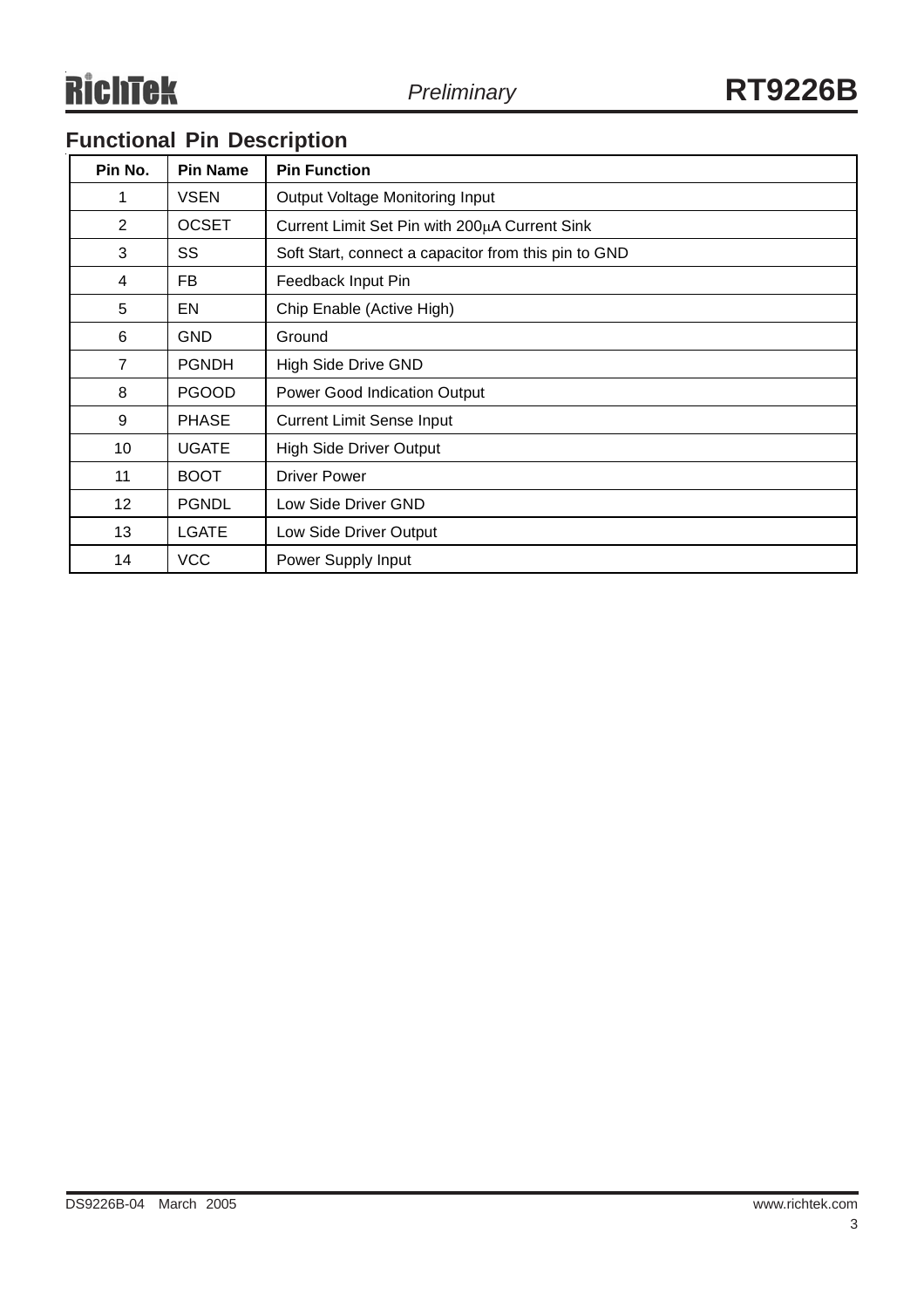# **Absolute Maximum Ratings**

| • Package Thermal Resistance |  |
|------------------------------|--|
|                              |  |
|                              |  |

## **Electrical Characteristics**

( $V_{CC}$  = 12V, GND = 0V, T<sub>A</sub> = 25°C, unless otherwise specified)

| <b>Parameter</b>                                      | <b>Symbol</b>         | <b>Test Conditions</b>           | Min            | <b>Typ</b>     | <b>Max</b>     | <b>Units</b> |  |  |  |
|-------------------------------------------------------|-----------------------|----------------------------------|----------------|----------------|----------------|--------------|--|--|--|
| <b>V<sub>CC</sub> Supply Current</b>                  |                       |                                  |                |                |                |              |  |  |  |
| <b>Nominal Supply Current</b>                         | $_{\text{Lcc}}$       | <b>UGATE Open</b>                | --             | 3              | $\overline{a}$ | mA           |  |  |  |
| <b>Power-On Reset</b>                                 |                       |                                  |                |                |                |              |  |  |  |
| V <sub>CC</sub> Rising Threshold                      |                       | $V$ OCSET = 4.5V                 | $\overline{a}$ | 9.5            | Ш,             | $\vee$       |  |  |  |
| V <sub>CC</sub> Falling Threshold                     |                       | $V_{OCSET} = 4.5V$               |                | 7.5            |                | $\vee$       |  |  |  |
| Enable Input Threshold                                | <b>V<sub>EN</sub></b> |                                  | 0.2            | $\overline{a}$ | 2.2            | $\vee$       |  |  |  |
| <b>Oscillator</b>                                     |                       |                                  |                |                |                |              |  |  |  |
| Frequency                                             |                       |                                  | 170            | 200            | 230            | kHz          |  |  |  |
| Ramp Amplitude                                        | $\Delta V$ OSC        |                                  | --             | 1.9            |                | $\vee$       |  |  |  |
| <b>Internal Voltage Reference</b>                     |                       |                                  |                |                |                |              |  |  |  |
| Reference Voltage                                     | <b>VREF</b>           |                                  | 0.785          | 0.800          | 0.815          | $\vee$       |  |  |  |
| <b>PWM Controller Error Amplifier</b>                 |                       |                                  |                |                |                |              |  |  |  |
| DC Gain                                               |                       |                                  | $\overline{a}$ | 65             | Ξ.             | dB           |  |  |  |
| <b>PWM Controller Gate Driver</b>                     |                       |                                  |                |                |                |              |  |  |  |
| <b>UGATE Source</b>                                   | R <sub>UGATE</sub>    | $I_{UGATE} = 0.3A$               | $\overline{a}$ | 8              | $\overline{a}$ | Ω            |  |  |  |
| <b>UGATE Sink</b>                                     | RUGATE                | $I_{UGATE} = 0.3A$               | $\overline{a}$ | 6              | --             | $\Omega$     |  |  |  |
| <b>LGATE Source</b>                                   | <b>ILGATE</b>         | $V_{CC}$ = 12V, $V_{LGATE}$ = 6V | --             | 500            | щ.             | mA           |  |  |  |
| <b>LGATE Sink</b>                                     | RLGATE                | $I_{LGATE} = 1V$                 | ۰.             | 5              | --             | $\Omega$     |  |  |  |
| <b>Protection</b>                                     |                       |                                  |                |                |                |              |  |  |  |
| <b>OCSET Current Source</b>                           | <b>locsET</b>         | $V$ <sub>OCSET</sub> = $4.5V$    | 170            | 200            | 230            | $\mu$ A      |  |  |  |
| Soft-start Current                                    | Iss                   | $VSS = 1.5V$                     | --             | 10             | --             | $\mu$ A      |  |  |  |
| Over-voltage Trip (VSEN/VREF)                         |                       |                                  | --             | 115            | 120            | $\%$         |  |  |  |
| <b>Power Good</b>                                     |                       |                                  |                |                |                |              |  |  |  |
| Upper Threshold (VSEN/VREF)                           |                       |                                  | --             | 108            | Ξ.             | $\%$         |  |  |  |
| Lower Threshold (V <sub>SEN</sub> /V <sub>REF</sub> ) |                       |                                  | $\overline{a}$ | 92             | --             | $\%$         |  |  |  |
| PGOOD Voltage Low                                     |                       | $V_{PGOOD}$ $I_{PGOOD} = -5mA$   | $\overline{a}$ | 0.5            | $\overline{a}$ | $\vee$       |  |  |  |